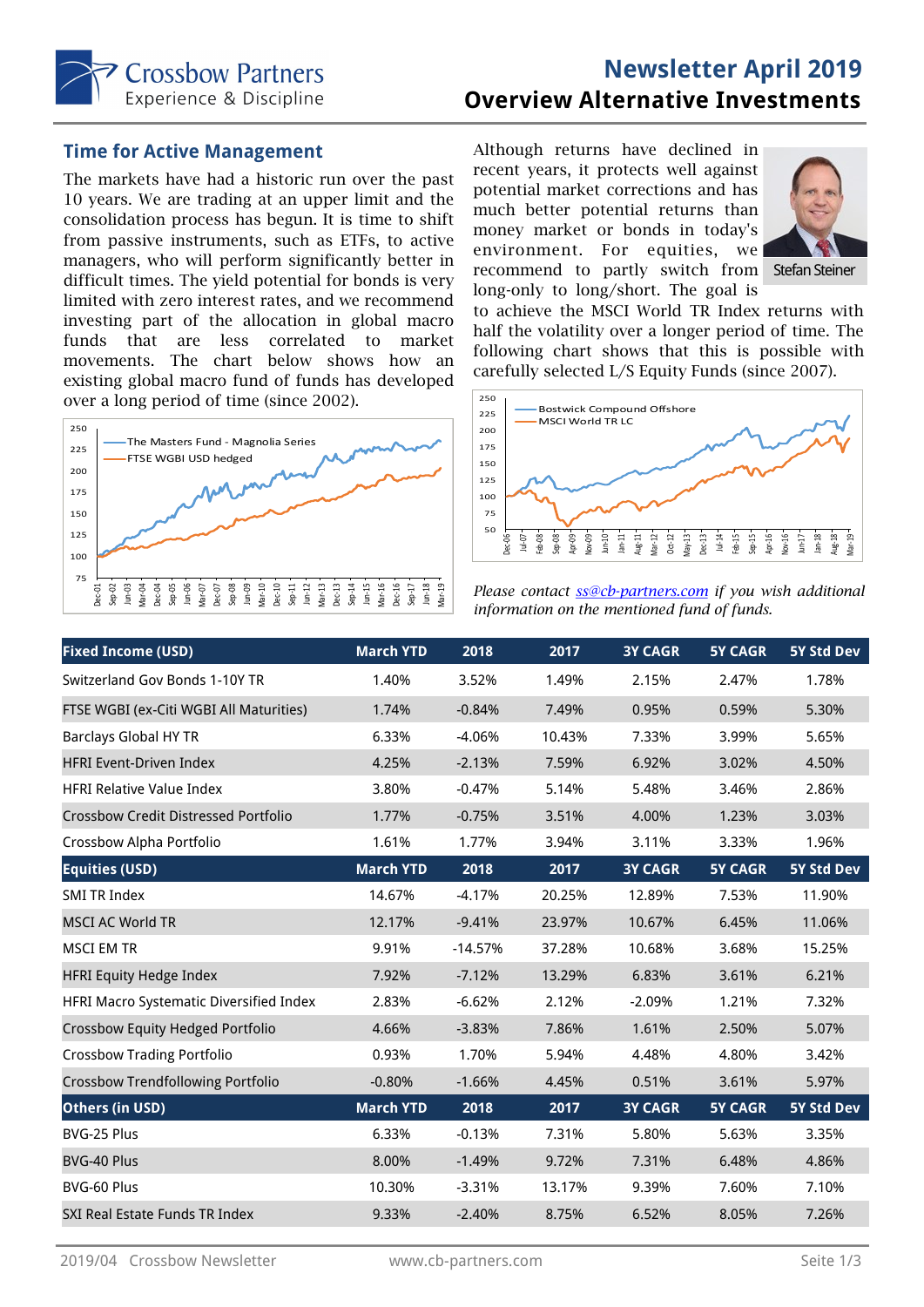

# **Newsletter April 2019 News from Our Fund Managers**

#### **Global Macro Strategies**

The rise of hedge funds as actively managed investment vehicles is closely related to the spectacular performance of global macro funds in the nineties when they shone with stellar and consistently positive returns for almost a decade.



Legends such as George Soros, Paul Tudor Jones and Louis Bacon stand for this golden age of global macro funds. George Soros made a lasting impression on the investment community in 1992 when he "broke" the Bank of England and the British pound, respectively. Soros had correctly inferred that Britain would be unable to defend the Pound within the European Exchange Rate Mechanism (ERM) over time given the fact that the rate of inflation in the UK was three times as high as Germany's. He therefore shorted the Pound Sterling and bet that Britain would be forced to leave the ERM - against the will of the government. His Quantum Fund pocketed over \$1 billion on the deal and he rose to fame as the premier currency investor in the world, as the Bank of England finally caved in and the Pound devalued.

#### **Macro Funds Underperforming Recently**



In recent years, notably since 2011, Global Macro funds failed to deliver the same stellar returns as in the golden nineties. Crossbow therefore organized a client event where notable speakers debated whether the backdrop for global macro funds was improving and whether they could stage a comeback. Macro funds attempt to profit from broad market swings caused by political



or economic events. Employing a wide variety of assets and instruments, they make market bets around macroeconomic variables such as expected changes in interest rates, commodities, equity indices or currencies. In the past, discretionary global macro funds dominated the space, pursuing an opportunistic top down approach based on fundamental analysis. Today, more and more technology based, systematic trading strategies move into the space and compete against - and complement - discretionary macro funds.

#### **Reasons for the Lost Decade**

The huge success of the nineties contained the seed of decline of macro funds. On the back of strong performance they experienced huge inflows, leading to less nimble funds, crowded trades, and muted performance. At the same time, after the Great Financial Crisis central banks crushed volatility and set ultra-low rates in their attempts to revive the global economy. They also sought to better control monetary policy, applying new instruments and strategies such well-telegraphed forward guidance, leading to declining volatility in rates, currencies and commodities.

The advent of computer-based, systematic trading strategies also reduced performance, as technological progress allowed for swift arbitrage of even minor price differences. And the global interventions by central banks since the financial crisis led not only to low rates, but also to a decoupling of financial markets from the real economy. Prices of financial assets and of real estate appreciated much more than the growth rates of the economy, while low rates prevented at the same time the collapse of "zombie companies".

In 2019, storm clouds are on the horizon and we have strong uncertainty as to the future direction of the global economy, monetary policy at key central banks, the impact of "America First", and the rise of the populists. But also the late cycle of stock markets, the flattish yield curve and stretched valuation levels sound a note of caution. Therefore the addition of lowly correlated global macro strategies to portfolios appears to be prudent.